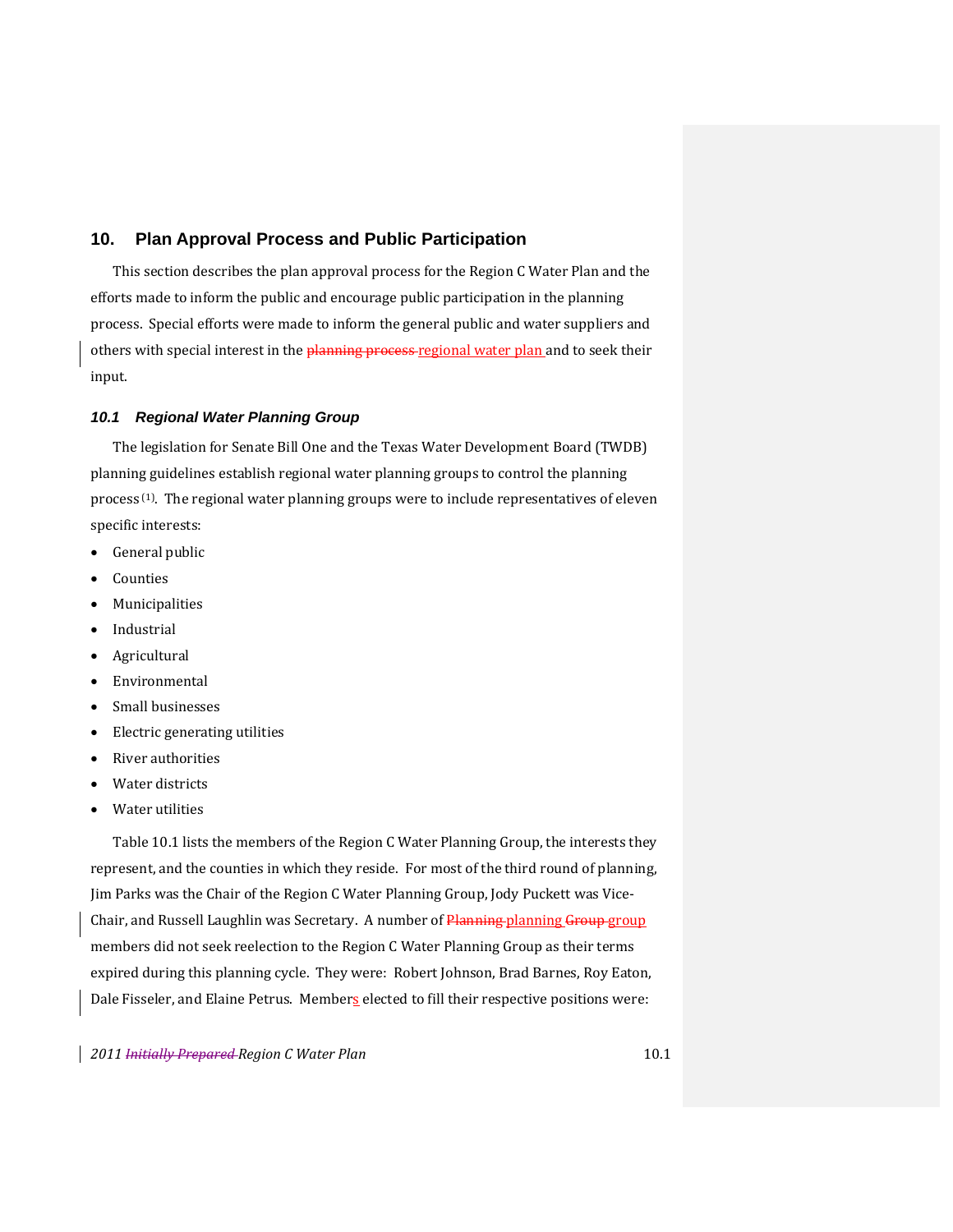Jody Puckett, Tom Woodward, Bill Lewis, Frank Crumb, and Steve Berry. At the end of the last planning cycle, George Shannon passed away, and the Group-planning group elected Jack Stevens to fill his position. In addition, Group group member Irvin (Marsh) Rice passed away during this planning cycle, and the Group group elected his alternate, Bill Ceverha, to fill his position.

| <b>Member</b>               | Interest                             | County                |
|-----------------------------|--------------------------------------|-----------------------|
| Jim Parks, Chairman         | <b>Water Districts</b>               | <b>CollinRockwall</b> |
| Jody Puckett, Vice Chair    | Municipalities                       | <b>Dallas</b>         |
| Russell Laughlin, Secretary | Industry                             | Tarrant               |
| <b>Steve Berry</b>          | <b>Environmental Interests</b>       | Tarrant               |
| <b>Bill Ceverha</b>         | Public                               | Dallas                |
| Jerry Chapman               | <b>Water Districts</b>               | Grayson               |
| <b>Frank Crumb</b>          | Municipalities                       | Tarrant               |
| <b>Bill Lewis</b>           | <b>Small Business</b>                | Denton                |
| G.K. Maenius                | Counties                             | Tarrant               |
| <b>Howard Martin</b>        | Municipalities                       | Denton                |
| Jim McCarter                | <b>Water Utilities</b>               | Navarro               |
| <b>Paul Phillips</b>        | <b>Municipalities</b>                | Parker                |
| <b>Gary Spicer</b>          | <b>Electric Generating Utilities</b> | <b>Dallas</b>         |
| <b>Bob Scott</b>            | <b>Environmental Interests</b>       | Tarrant               |
| Connie Standridge           | <b>Water Utilities</b>               | Freestone             |
| <b>Jack Stevens</b>         | <b>Water Districts</b>               | Tarrant               |
| Danny Vance                 | <b>River Authorities</b>             | Tarrant               |
| Mary Vogelson               | Public                               | Dallas                |
| Tom Woodward                | <b>Agricultural Interests</b>        | Wise                  |

**Table 10.1 Current Members of the Region C Water Planning Group**

# *10.2 Outreach to Water Suppliers, Water User Groups, and Regional Planning Groups*

The Region C Water Planning Group made special efforts to contact water suppliers and water user groups in the region and neighboring regional water planning groups to obtain their input in the planning process. Water suppliers and water user groups were surveyed on a number of occasions to solicit information on their current situation and their future water plans. Region C coordinated with Regions D, G, H, and I regarding shared resources and water user groups that were located in multiple regions.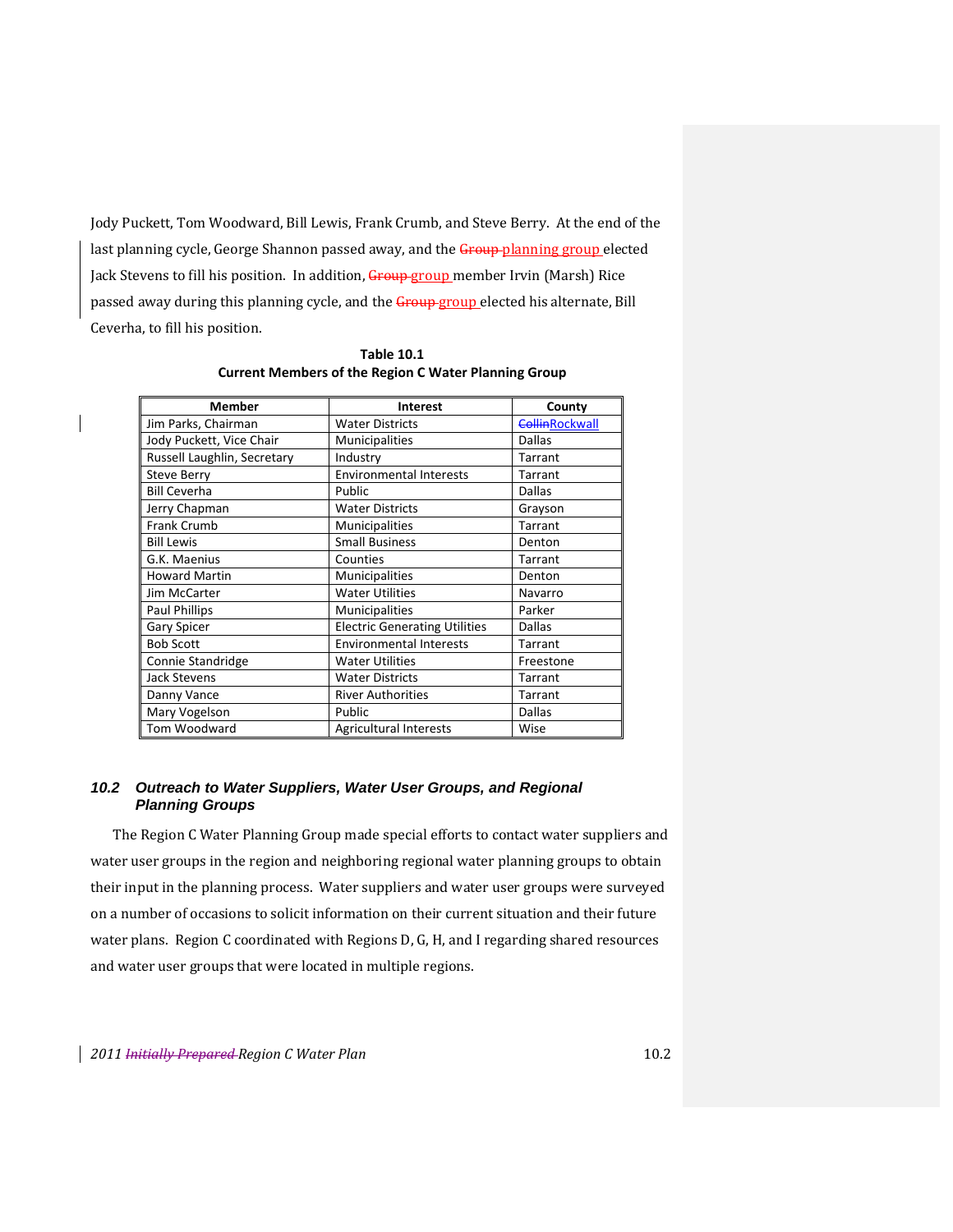Five of the largest wholesale water providers in the region (Dallas Water Utilities, Tarrant Regional Water District, North Texas Municipal Water District, Fort Worth, and Trinity River Authority) were represented on the water planning group. In addition, the planning group encouraged the Region C consultants to keep in touch with wholesale water providers and other water suppliers as planning proceeded. Water suppliers were included on the mailing list for Region C newsletters (discussed below under outreach to the public). Other specific measures to obtain input from water suppliers and from other regional water planning groups are discussed below.

#### **Questionnaires**

A number of questionnaires have been sent to the Region C water user groups and wholesale water providers. Appendix D includes copies of the questionnaires that were mailed in early 2009 to all Region C county judges, cities with populations over 500, regional water suppliers, retail water suppliers (supplying over 0.25 mgd), and groundwater conservation districts located in Region C. The questionnaires sought information on population and demand projections, current water supplies, future water management strategies, conservation, and other water planning issues. Following the deadline for this questionnaire, the consultants spent a considerable amount of time calling each entity whose survey response had not been received. The consultants attempted to call each of these entities up to two times. The follow‐up phone calls resulted in increased participation rate and additional information acquired. The overall response rate for the population and water planning issues questionnaire was 59 percent.

In the fall of 2009, another questionnaire was sent via email to water user groups for whom Region C recommended changes to population and/or demand projections. This questionnaire asked for either agreement or further input regarding the entities' revised projections.

Another questionnaire was sent to all water user groups and wholesale water providers via email shortly after the publication of Region C's Initially Prepared Plan. This questionnaire asked for either agreement or further input on the entities' recommended water management strategies.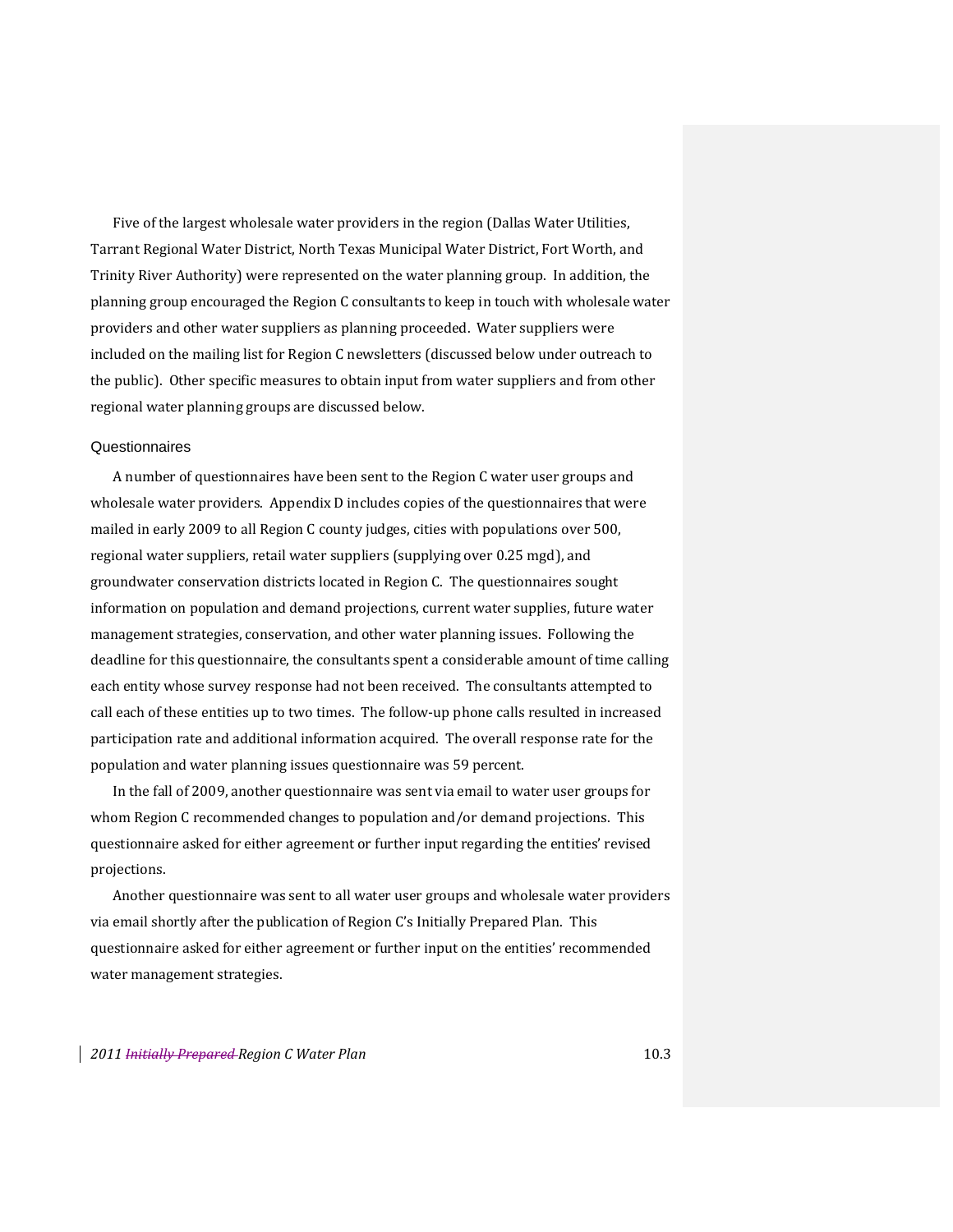Lastly, a questionnaire will be e-mailed to water user groups and wholesale water providers in the summer of 2010. This questionnaire will be developed by TWDB and will seek input regarding the financing options each entity will likely pursue to develop these strategies. This questionnaire will be in the form of an interactive on‐line survey. The results of this survey will be compiled by TWDB and will be discussed in Chapter 9 and in Appendix X of the final report.

## Meetings with Wholesale Water Providers and Other Suppliers

The consultants met in person with many of the wholesale water providers and with water user groups that were interested in meeting. The consultants spoke with wholesale water providers by phone when the provider thought that an in-person meeting was not necessary.

Throughout the planning process, the consultants met with the following water suppliers on one or more occasions to discuss current water supplies, current customers, population and demand projections, recommendations in the 2006 Plan, future water supplies, water treatment plant capacity and planned expansions, and additional wholesale customers:

- Athens MWA and City of Athens
- Corsicana
- Denton
- Dallas Water Utilities
- Fort Worth
- Grand Prairie
- Greater Texoma Utility Authority
- Irving
- North Texas Municipal Water District
- Rockett SUD
- Tarrant Regional Water District
- Trinity River Authority
- Upper Trinity Regional Water District
- Walnut Creek SUD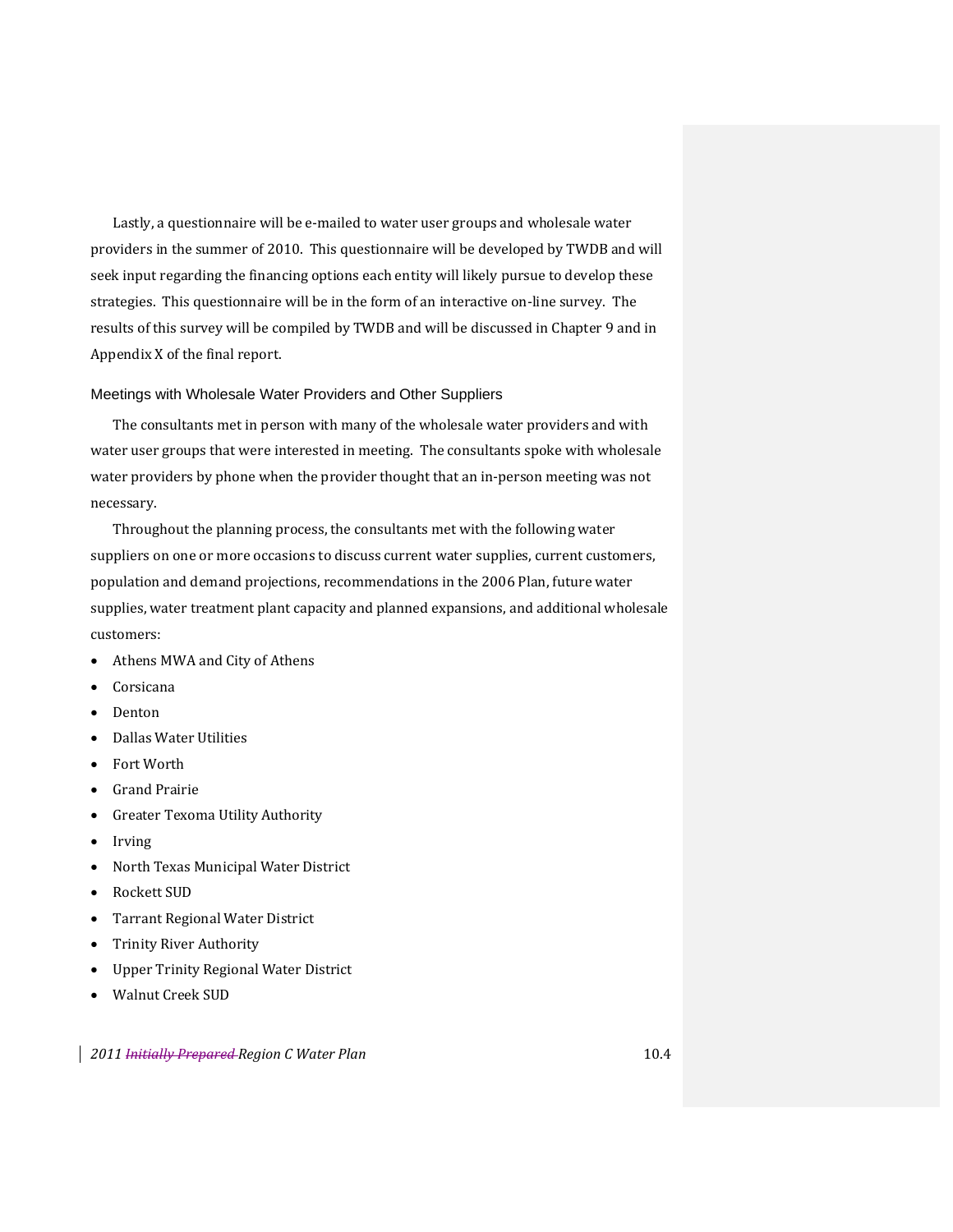- Waxahachie
- Weatherford.

Consultants also contacted groundwater conservation districts located in Region C and obtained pertinent information regarding those entities.

The meetings with the providers listed above provided a better understanding of the current water supplies and the manner in which they are used, the current customers, current infrastructure limitations, potential future customers, and planned water supply and infrastructure improvement projects. These meetings were useful in determining recommended strategies for the Region C Water Plan.

In addition to all of these meetings for the Region C Plan, additional meetings were held in conjunction with the individual county studies that were a part of this round of planning. These county studies covered Cooke, Grayson, Fannin, Freestone, Kaufman, and Navarro Counties. Individual meetings were held with the majority of the water suppliers in those counties at the beginning of those studies. Public meetings were held in each of those counties prior to the publication of the Initially Prepared Plan.

### *10.3 Outreach to the Public*

#### **Newsletters**

The Region C Water Planning Group published newsletters throughout this third round of the Regional Water Planning process to keep the public informed on the progress of the planning process, as well as to educate the public about water management strategies under consideration, water conservation issues and other water‐related topics. The newsletters were sent to:

- Water right holders
- County judges
- Mayors and officials of cities in the region
- Other water planning regions
- Texas Water Development Board staff
- Approximately 200 media representing more than 175 media outlets in North Central Texas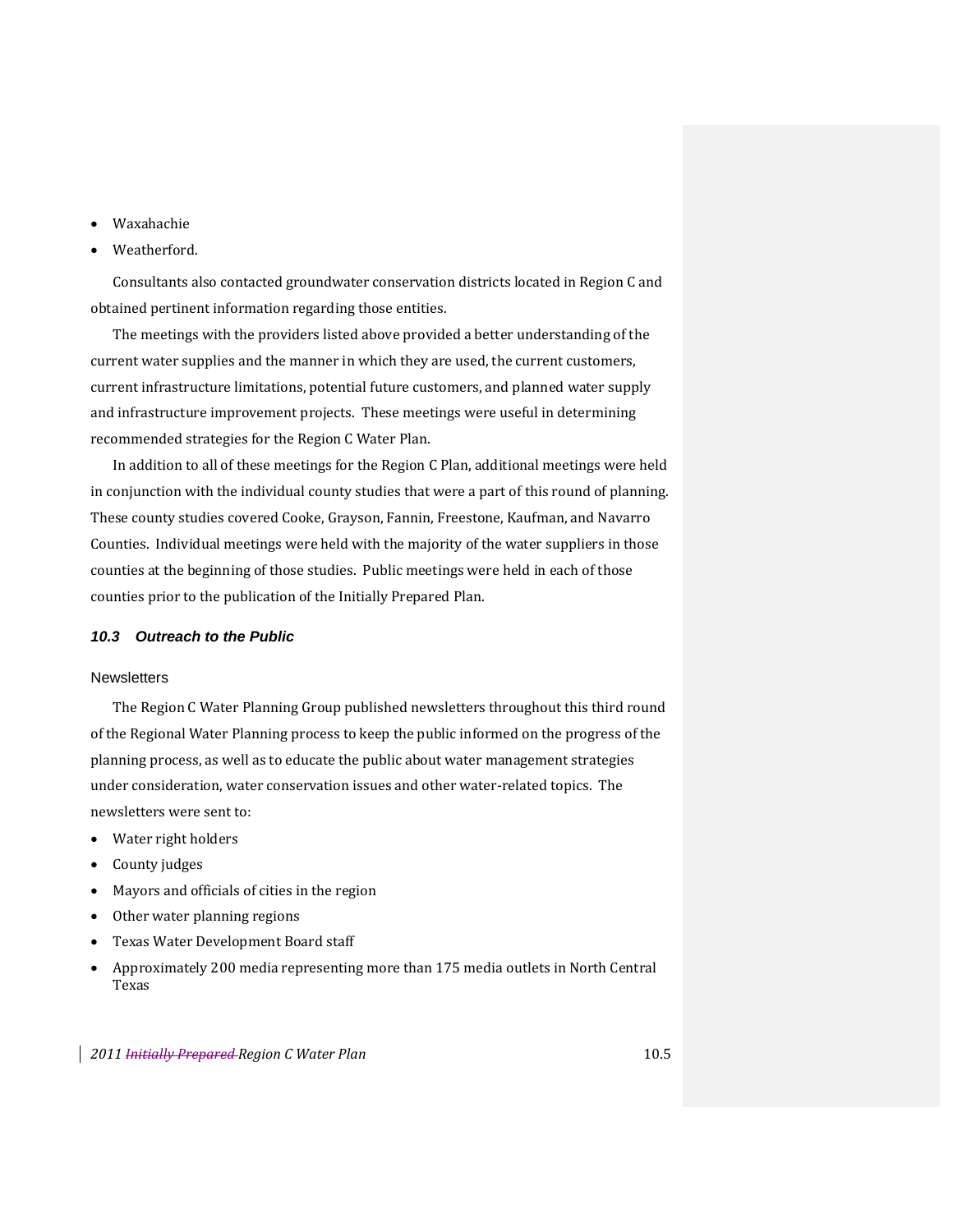• Any person who asked to be on the mailing list.

A total of 6 newsletters have been distributed on behalf of the Region C Water Planning Group during the second round of water planning, with another newsletter scheduled for distribution in Fall 2010. Appendix Y includes copies of the Region C newsletters.

# Media Outreach

The media outreach plan for Region C called for using a number of communication vehicles to keep the media, and hence the public, informed of the progress and activities of the Region C Water Planning Group:

- **Newsletters.** Newsletters were sent to approximately 200 media representing more than 200 media outlets in North Central Texas, as well as to members of the general public on the mailing list.
- **MediaOnly briefing.** Members of the media with an interest in water planning issues were invited to a media-only briefing in September 2009 at the Dallas offices of Alan Plummer Associates, Inc. During the meeting, media heard from the RCWPG chair, vice‐ chair, and lead consultants on key water management strategies under consideration, projected water needs and supplies, steps involved in the water planning process and other critical issues. Media were invited to participate in a question‐and‐answer session following the presentation. Representatives of *The Dallas Morning News*, *Star-Telegram*, *Fort Worth Business Press* and two broadcast TV stations attended the briefing, and after the briefing, a copy of the presentation was distributed to the full Region C media list and posted to the Region C website.
- **Public hearings.** The media were invited through printed public meeting notices and press releases to attend the public hearings regarding the approval of the scope of work and the Initially Prepared Plan.
- **Press materials.** Updated press kit materials on Region C's water planning effort were developed during the third round of Regional Water Planning and provided to media throughout the planning period. The updated fact sheet was also translated into Spanish and made available to Hispanic media, and all materials were also posted on the Region C Web site. The press kit includes frequently asked questions and answers, a summary of the planning process, list of key water management strategies under consideration, Regional Water Planning fact sheet, list of RCWPG members and contact information, copies of the newsletters, and a glossary of key water planning terms.
- **Press releases and media advisories.** Press releases and/or media advisories were issued prior to every meeting of the RCWPG during the third round of regional water planning. These notices alerted the media of the opportunity to attend and cover these public meetings, as well as requesting the media to include meeting notices in their public calendars to encourage public attendance and participation.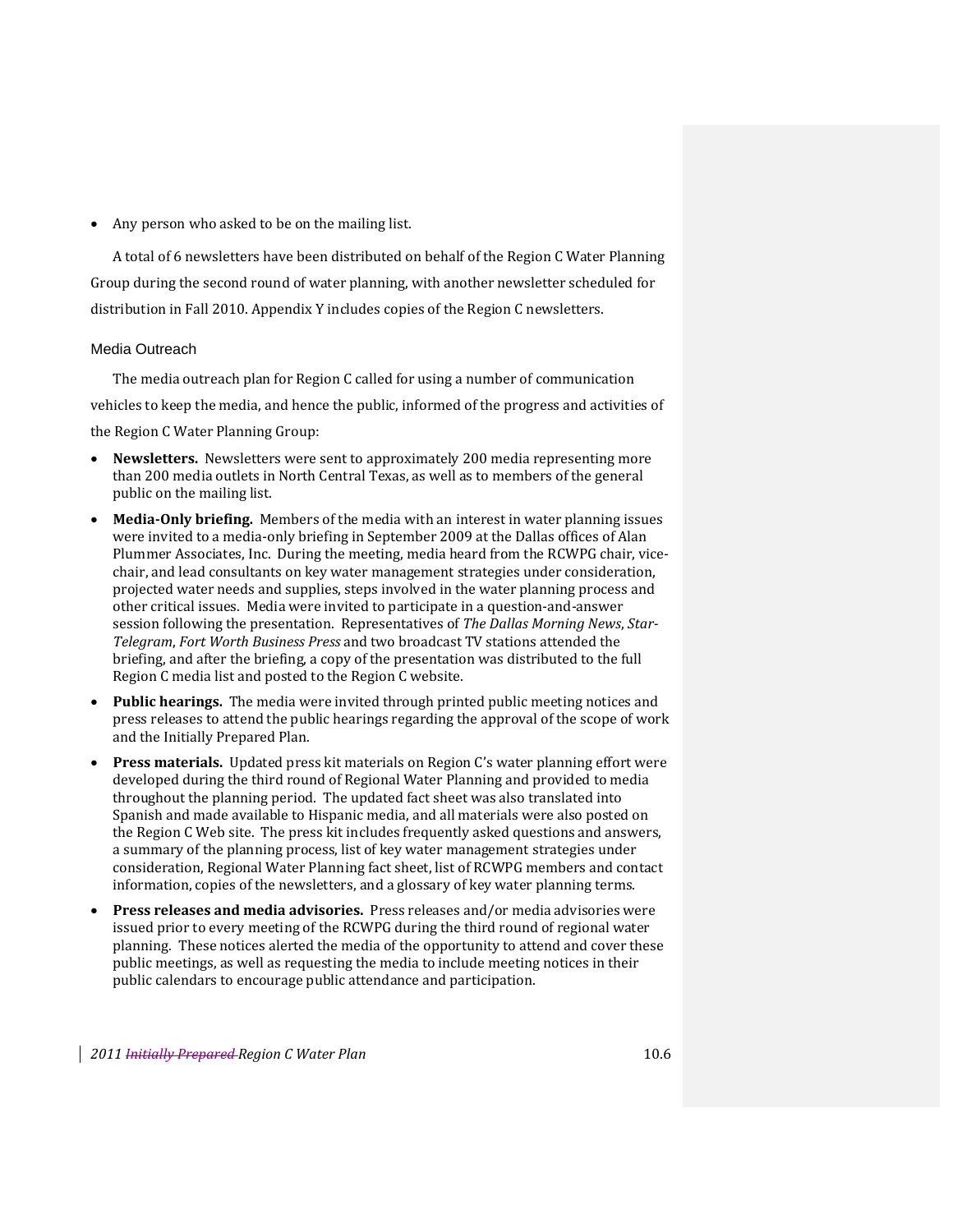- **Ongoing media relations.** Among other key media outlets, reporters from *The Dallas Morning News*, *StarTelegram* and *Fort Worth Business Press* have been proactive in attending the public meetings and have diligently covered the issues and activities surrounding the Region's water planning efforts. Significant coverage of Region C water planning efforts has also appeared in countless other community newspapers, magazines, websites and blogs.
- **Editorial board meetings.** Editorial board meetings are currently scheduled to bewere held with *The Dallas Morning News* and *Fort Worth StarTelegram* in late March and April, 2010, around the time that the Initially Prepared Plan is was first made available for public review. The purpose of the editorial board meetings is was to encourage the media to write editorials about the importance of regional water planning and to encourage the public to review and provide feedback on the Initially Prepared Plan. Both newspapers did publish such editorials. Additionally, both publications provided other coverage of regional water planning issues during the public comment period, and the *StarTelegram* published an op‐ed from Region C Water Planning Group Chairman Jim Parks.

The Region C Water Planning Group and its efforts have netted a significant amount of press coverage since the third round of water planning began. The following are some of the media outlets that have produced stories on the Region C planning process in the last few years:

- *Allen American*
- *Athens Daily Review*
- *Azle News*
- *Bonham Daily Favorite*
- *Bridgeport Index*
- *Carrollton Reader*
- *Celina Record*
- *Colleyville Courier*
- *Collin County Business Press*
- *Coppell Gazette*
- *Corsicana Daily Sun*
- *Country World News*
- *D Magazine*
- *Dallas Business Journal*
- *Dallas Morning News*

*2011 Initially Prepared Region C Water Plan* 10.7

**Formatted:** Font: Italic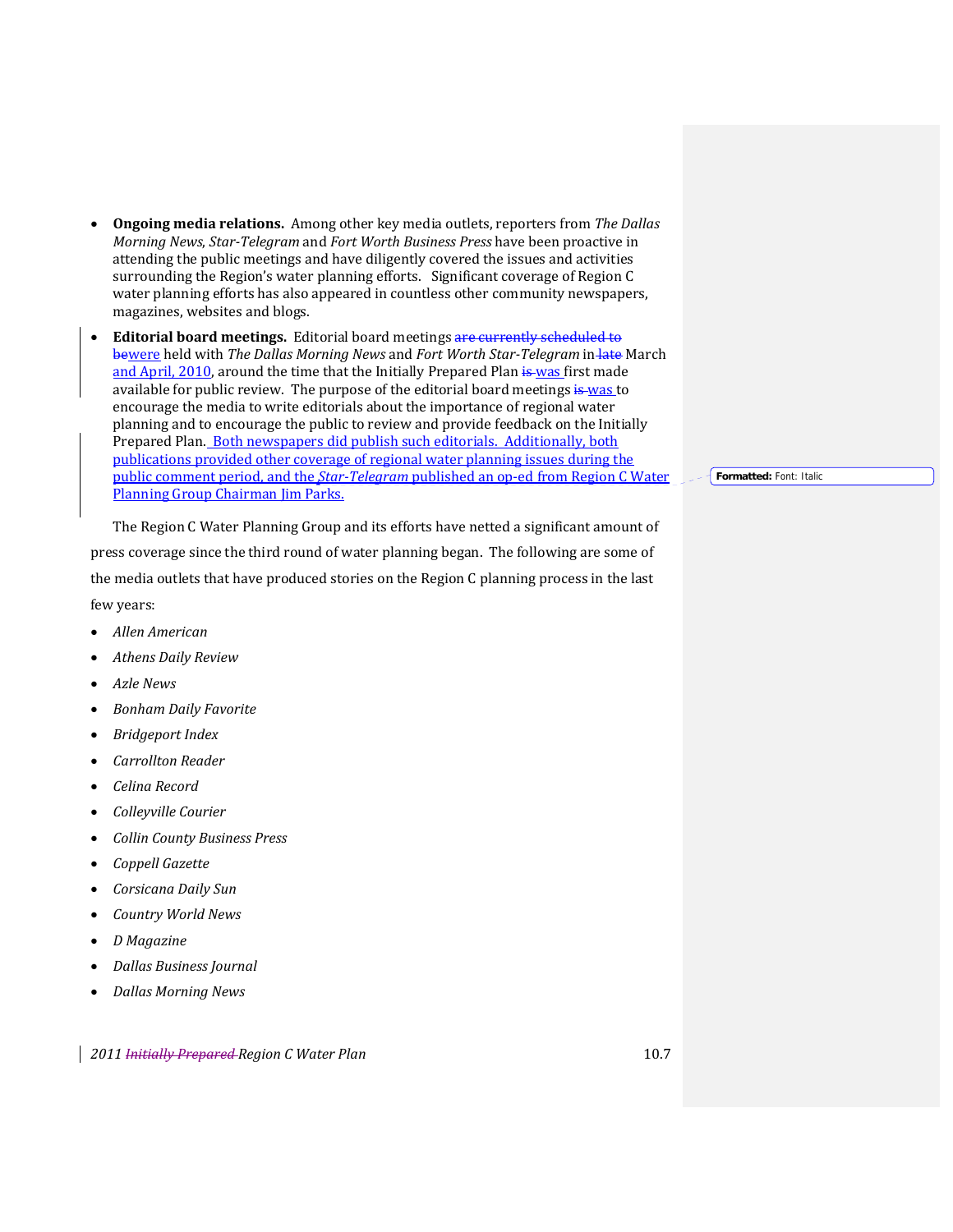- *Denton RecordChronicle*
- *Flower Mound Leader*
- *Fort Worth Business Press*
- *Fort Worth StarTelegram*
- *Fort Worth Weekly*
- *Frisco Enterprise*
- *Gainesville Daily Register*
- *Greenville Herald Banner*
- KDFW Fox 4 TV
- KRLD News Radio 1080 AM
- KTVT CBS‐11 TV
- KXAS NBC‐5 TV
- *Lewisville Leader*
- *Little Elm Journal*
- *Longview News Journal*
- *Lufkin Daily News*
- *McKinney CourierGazette*
- *Mesquite News*
- *Nacogdoches Daily Sentinel*
- *Oak Cliff Tribune*
- *Plano StarCourier*
- *Rowlett Lakeshore Times*
- *Sanger Courier*
- *Sherman HeraldDemocrat*
- *Southlake Times*
- *Texarkana Gazette*
- *The Colony Courier Leader*
- WBAP 820 AM
- WFAA Channel 8
- *Wise County Messenger*
- *Wylie News.*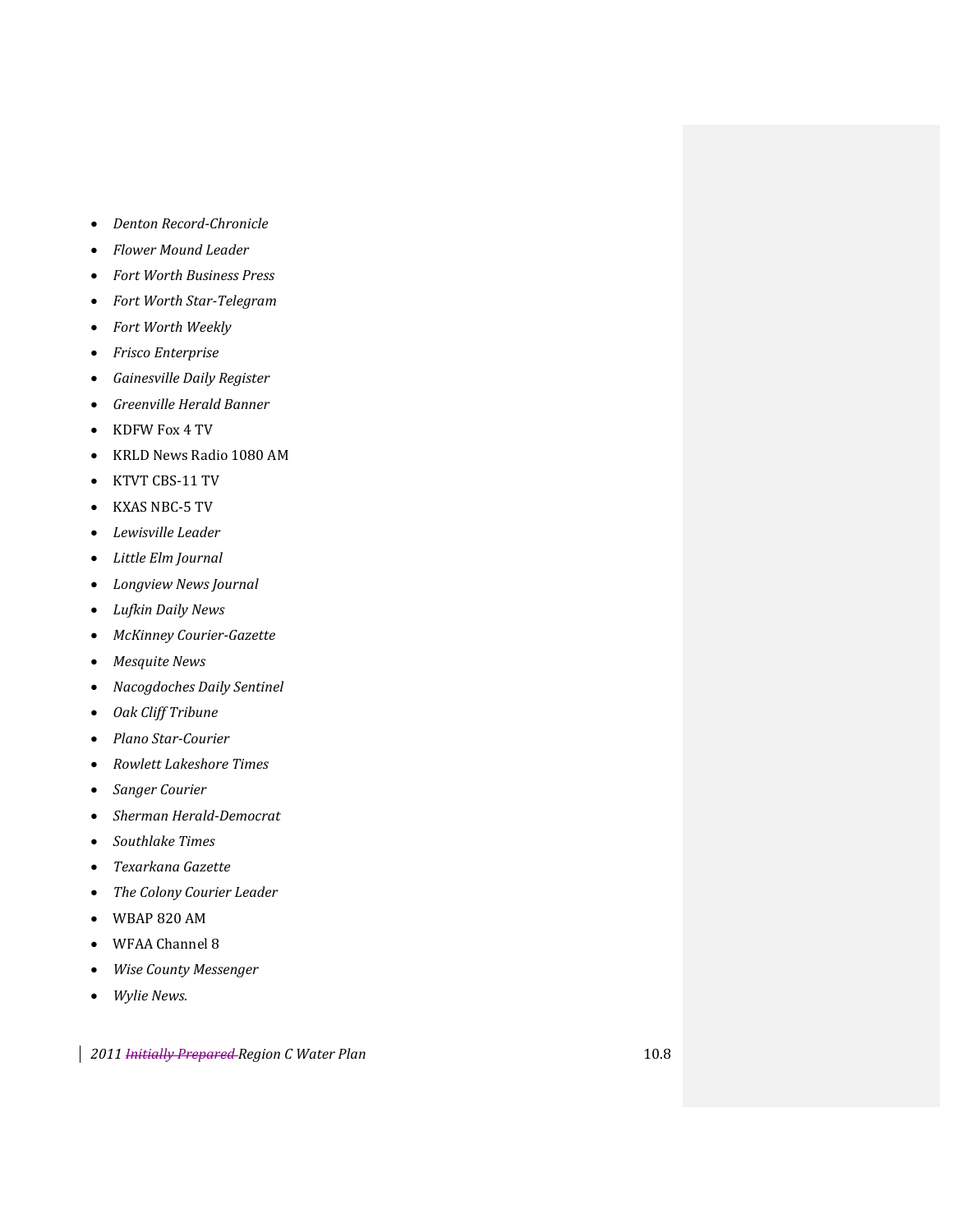# Region C Web Site

In order to make the *Initially Prepared 2011 Region C Water Plan* more accessible to the public, the draft plan will be was made available on the Region C web site, www.regioncwater.org, in March or April 2010. The web site has been used extensively throughout the third round of regional water planning, with all key documents uploaded to the site for public review. The site has also provided updates on upcoming meetings and key dates in the water planning process, as well as contact information for RCWPG members and consultants.

Members of the public have had the opportunity to sign up for the newsletter mailing list through the web site, and to view current and past issues of the RCWPG newsletter. Members of the press have also been able to access press kit materials and submit requests for press kits or interviews via the web site.

## *10.4 Public Meetings and Public Hearings*

### Initial Public Hearing

As required by Senate Bill One rules, the Region C Water Planning Group held an initial public hearing to discuss the planning process and the scope of work for the region on June 2, 2008. The scope of work was approved by the Region C Water Planning Group. The public were notified by the notice that was published in accordance with Texas Water Development Board (TWDB) guidelines (1). A public hearing was held on August 7, 2006 regarding the scope of work for the special studies that were performed in the 2007‐08 Biennium.

#### Regular Public Meetings

The Region C Water Planning Group held regular meetings during the development of the plan, receiving information from the region's consultants and making decisions on planning efforts. These meetings were open to the public, and proper notice was made under Senate Bill One guidelines <sup>(1)</sup>. All of the Region C Water Planning Group meetings were held at the Trinity River Authority (TRA) Central Wastewater Treatment Plant in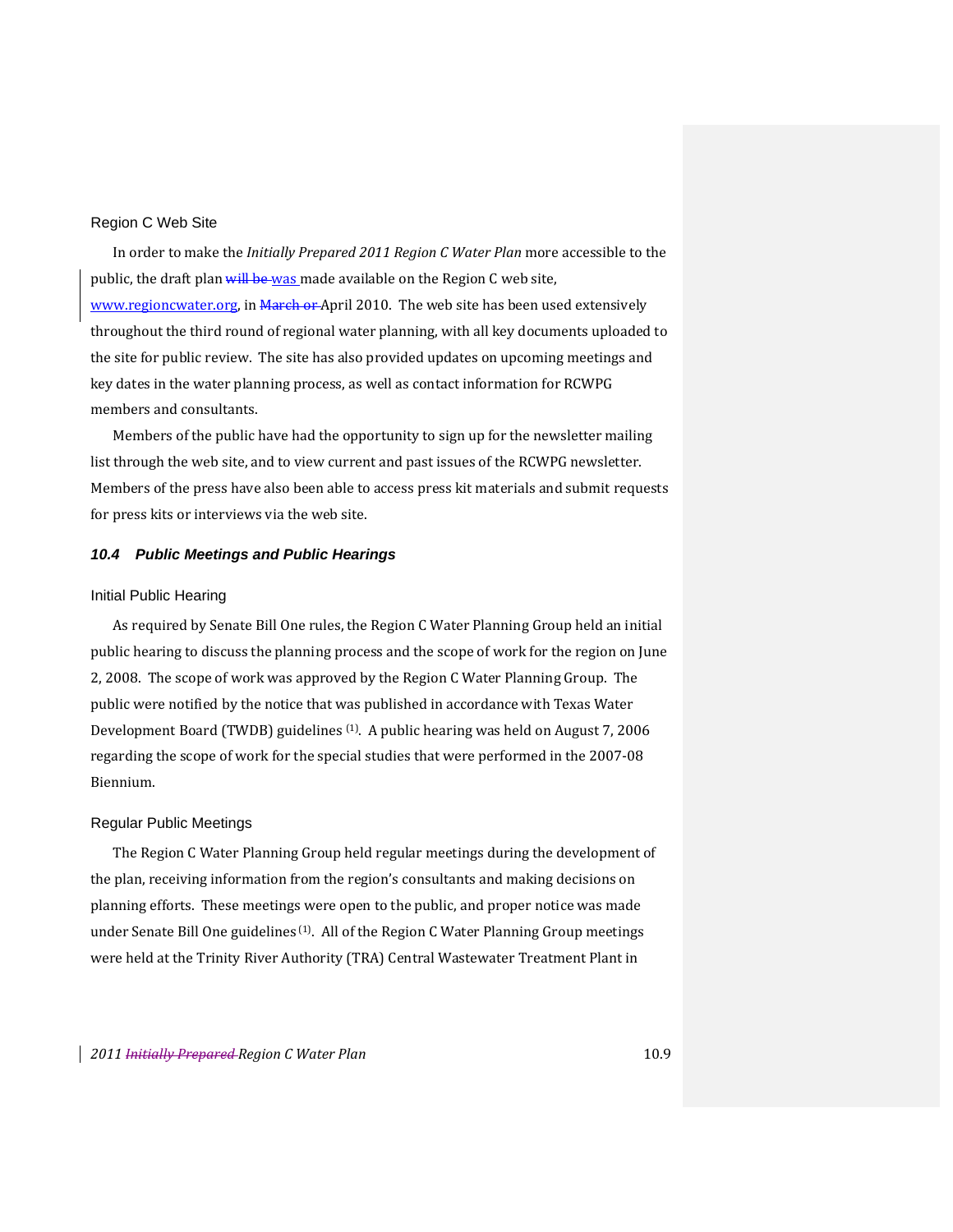Grand Prairie, a central location in the region. The water planning group met regularly, approximately every two to three months.

## Public Hearing on Initially Prepared Plan

The public hearing on the *Region C Initially Prepared Water Plan* will beas held on May 25, 2010, at the Bob Duncan Community Center in Arlington. Official public notice will beas posted in accordance with the TWDB requirements (1). Approximately 60 people attended the meeting, 12 speakers provided verbal comments, four of which were in support of the plan. One speaker expressed significant concerns regarding the IPP, two speakers wanted more conservation in the plan, and five speakers expressed concern about the location of Fort Worth reuse projects. More information will be included in the final plan regarding comments received at the Public Hearing*.*

#### Public Input

The Region C Water Planning Group encouraged the public to participate in the planning process by providing an opportunity for the public to speak to the Group. The public was allowed to address the planning group on each action item prior to the Group taking action. The public was also invited to speak on any topic prior to the conclusion of each meeting. Summaries of the public comments were posted on the Region C web site following each meeting.

The public was invited to speak to the Planning Group at all of the public hearings. Oral comments at the public hearing regarding the Initially Prepared Plan will bewere recorded by a court stenographer and made available on the Region C web site. These comments will beare summarized and included in Appendix AA of the final report, along with the planning group's response to each speaker. Written comments will also bewere also accepted by the planning group. Written comments on the Initially Prepared Plan have been included in Appendix AA of this plan. Responses to the written comments are found in Appendix BB.

## *10.5 Study Commission on Region C Water Supply*

### **Formatted:** Font: +Headings

## **Formatted:** Indent: Left: 0", First line: 0"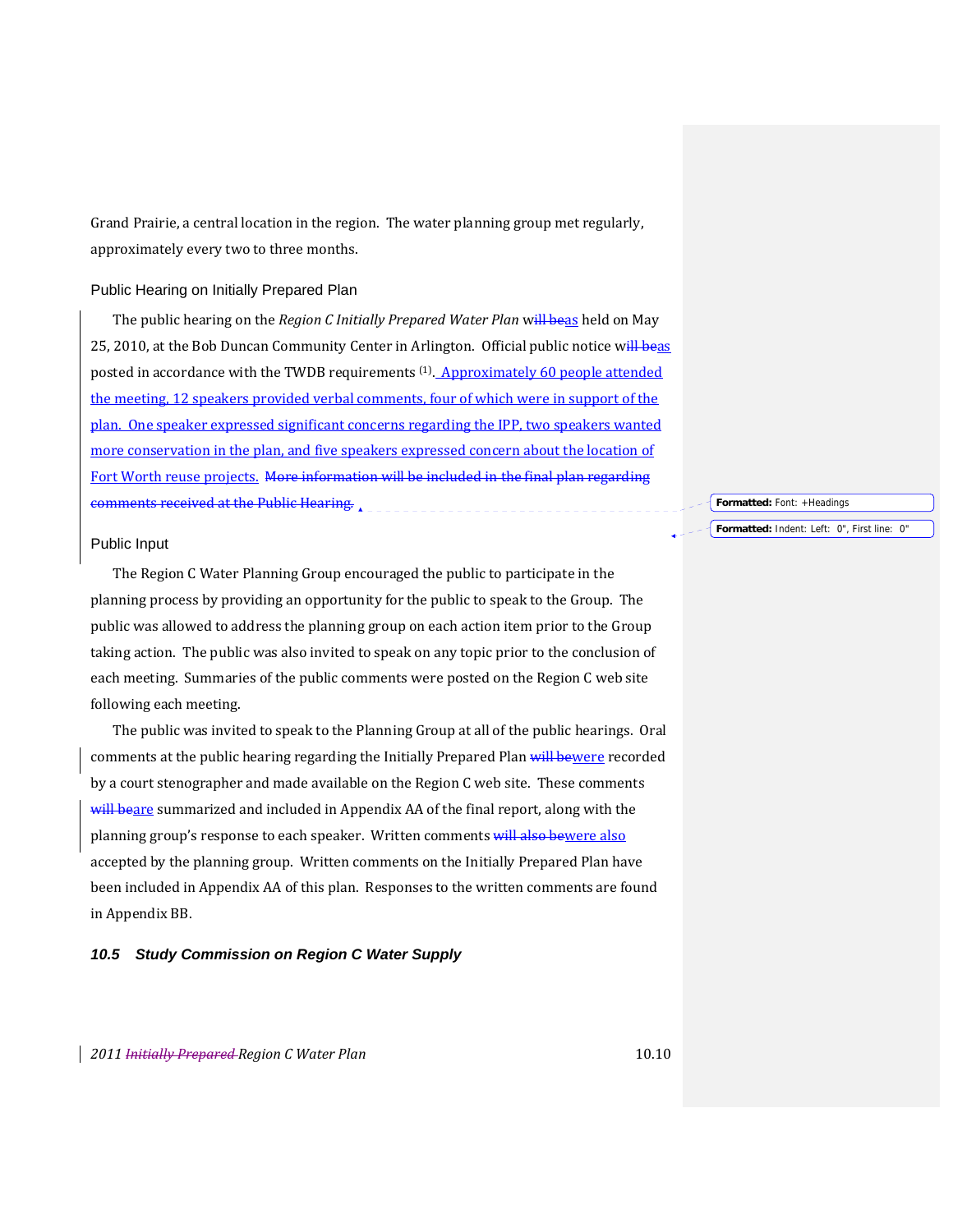In 2008, the Study Commission on Region C Water Supply was formed as a result of Senate Bill 3 to study potential alternative strategies to the Marvin Nichols Reservoir, a large reservoir planned for Northeast Texas. The Study Commission is composed of the following members, with three members representing Region C and three representing Region D:

## Region C Representatives

- State Representative Jodie Laubenberg
- Region C Water Planning Group Chairman Jim Parks
- State Senator Florence Shapiro

#### Region D Representatives

- Thomas Duckert, Environmental Health & Safety Manager, International Paper
- State Representative Stephen Frost
- Region D Water Planning Group Chairman Richard LeTourneau

The group was charged with several tasks, including reviewing water supply alternatives available to Region C, analyzing the socioeconomic effect of reservoir development on the area where the water supply is located and determining whether water demand in Region C may be reduced through additional conservation and reuse measures, among other items.

Phase I of the Study Commission's efforts focused on an examination of existing studies and data gaps, with respect to five alternative water sources: Lake O' the Pines, Lake Texoma, Marvin Nichols Reservoir, Toledo Bend Reservoir and Lake Wright Patman. A draft report summarizing existing data, socio‐economic studies and data gaps related to the alternative water sources was presented to the Commission in September 2009 to the Commission. In November 2009, the Commission met to finalize the Phase I report and lay out its proposed scope of work for Phase II.

Phase II of the Commission's efforts, which is now underway, will continue the work of Phase I and more closely examine the potential alternative water supply strategies, with a deadline of October 2010 for approval of the Commission's final report.

In addition to the examination of various water supply alternatives, the Study Commission will also examine the following issues during Phase II: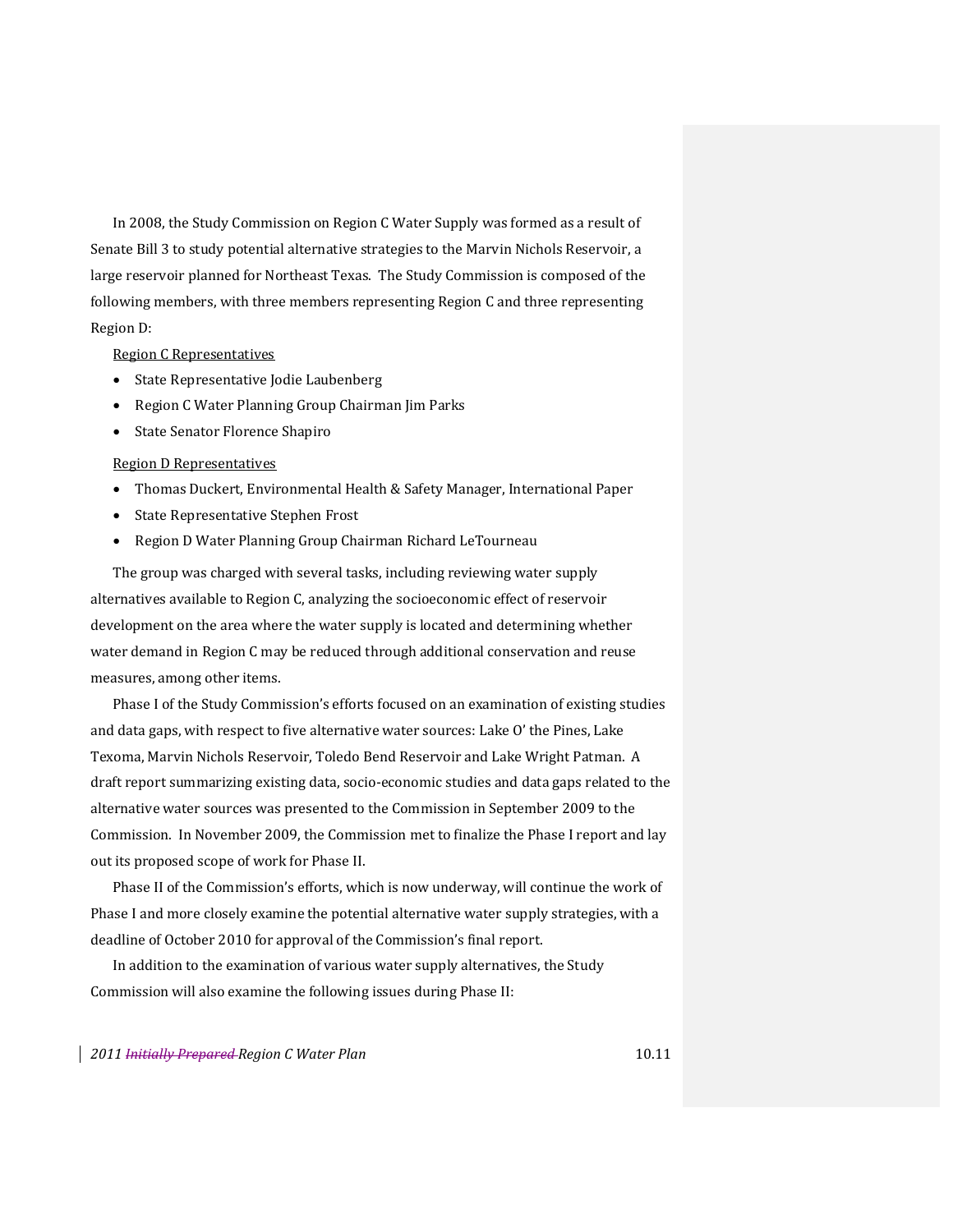- the impacts on various entities of using the alternative strategies;
- the possibility of reducing water demand in Region C through additional conservation and reuse measures;
- measures that would need to be taken to comply with mitigation requirements of the U.S. Army Corps of Engineers in connection with any proposed new reservoirs, including identifying potential mitigation sites;
- whether the mitigation burden may be shared by Regions C and D in proportion to the allocation to each region of water in any proposed reservoir;
- innovative methods of compensation for affected property owners, including royalties for water stored on acquired properties and annual payments to landowners for properties acquired for the construction of a reservoir to satisfy future water management strategies;
- the minimum number of surface acres required for construction of proposed reservoirs in order to develop adequate water supply; and
- identification of the location of proposed reservoir sites and proposed mitigation sites in Regions C and D, using satellite imagery with sufficient resolution to permit land ownership to be determined.

The Region C Water Planning Group has been closely monitoring the work of the Study

Commission throughout the planning period, and will continue to received regular status

reports on the Study Commission's progress at each of the Planning Group's public meetings.

More information about the Commission's ongoing efforts can be found at:

http://www.twdb.state.tx.us/wrpi/rwp/committee/rgc/rgc.htmhttp://www.twdb.state.tx.us/wrpi/rwp/committee/rgc/rg

c.htm.

**Formatted:** Font: +Headings, 12 pt, No underline, Font color: Auto **Formatted:** Default Paragraph Font, Font: Times New Roman, 10 pt **Formatted:** No underline, Font color: Auto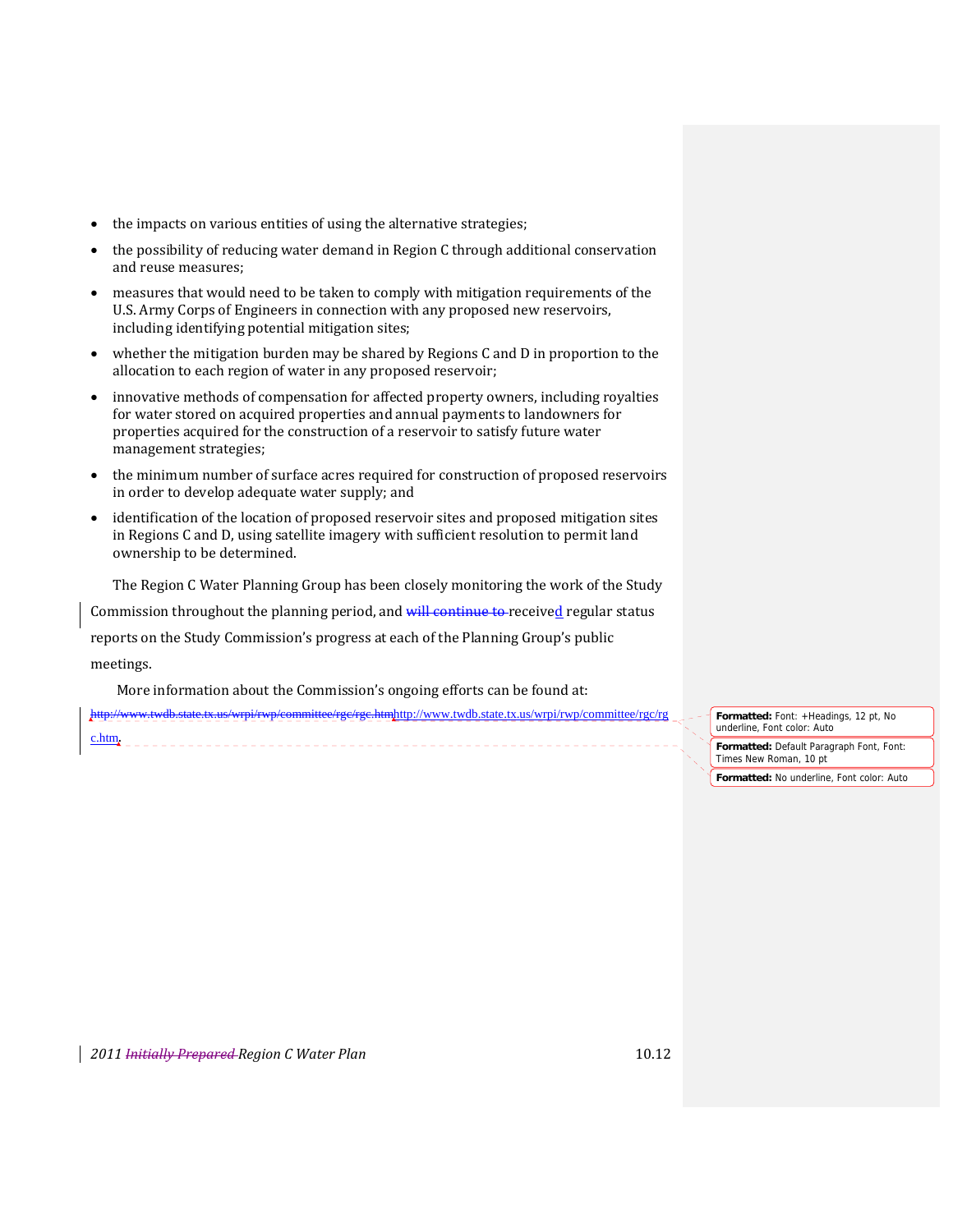# **CHAPTER 10 LIST OF REFERENCES**

(1) Texas Water Development Board: *Chapter 357, Regional Water Planning Guidelines*, Austin, effective date of subsections, *Section 357.3* December 6, 2004; *Section 357.4* March 11, 1998; *Section 357.5* February 18, 2008; *Section 357.6* July 11, 2001; *Section 357.7* February 18, 2008; *Section 357.10* February 18, 2008; *Section 357.11* January 2, 2002; *Section 357.12* February 18, 2008; *Section 357.16* February 18, 2008.